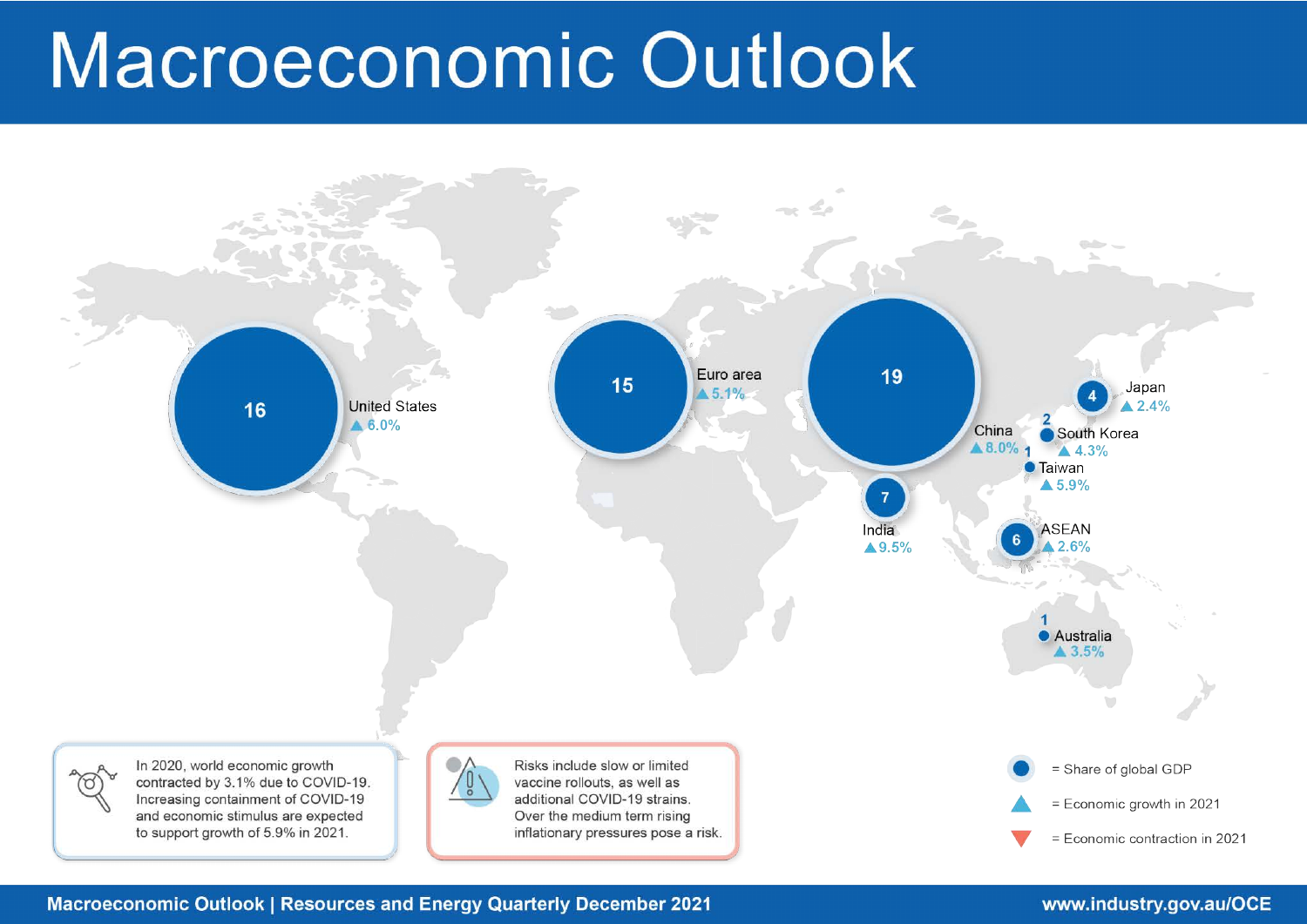# **2.1 Summary**

- The global recovery continues, sustained by the ongoing rollout of COVID-19 vaccines and continued fiscal and monetary support across major economies.
- However, the pace of recovery has slowed in recent months. While this follows a moderation of growth rates toward long-run trend levels as the recovery progresses, it also reflects near-term impacts from the pandemic. This includes renewed outbreaks of COVID-19 and energy shortages across many regions, and ongoing supply chain disruptions.
- After growth of 5.9% in 2021, world economic growth is forecast to ease to 4.9% in 2022 and 3.6% in 2023, as levels of pent up demand recede, and governments and central banks continue to withdraw stimulus policies.

# **2.2 World economic outlook**

#### Global recovery remains underway, despite ongoing impacts of pandemic

In its October 2021 Outlook, the International Monetary Fund (IMF) projects the world economy to grow by 5.9% in 2021 (Figure 2.1). This is a slight downward revision (of 0.1 percentage points) from its July 2021 update. The revised projection accounts for the impact of the recent waves of the pandemic across many regions, as well as the persistence of global supply chain constraints, as the global demand for goods has recovered to pre-pandemic levels.

The IMF has highlighted the key role that (disparities in) vaccination rates continue to play in the diverging recoveries seen across different countries and regions. Advanced economies — with almost 60% of their populations fully vaccinated by the end of October — are expected to return to their pre-pandemic trend growth path by 2022. In comparison, output in emerging market and developing economies is now expected to be 5.5% below the pre-pandemic forecast in 2024.

Amongst advanced economies, the US, Germany and Japan have had 2021 growth projections revised down from the July 2021 Outlook, due to

# **Figure 2.1: GDP growth forecasts**



#### Source: Bloomberg (2021); IMF (2021)

near-term impacts of the pandemic. However, advanced economies are expected to make a stronger recovery in the first half of 2022, as vaccination rates improve. China's projected growth has also been revised down in both 2021 and 2022 (by 0.1 percentage points), due to a strongerthan-expected scaling back of fiscal support this year.

Ongoing fiscal and monetary accommodation continues to be a driver of the faster recovery of many advanced economies. Significant fiscal packages in economies such as the US, EU, United Kingdom and Japan, are expected to continue to offset ongoing COVID-19 impacts, and boost economic growth into 2022.

World economic growth is expected to moderate over the outlook period. Global growth is forecast to reach 4.9% in 2022, with a further easing to 3.6% in 2023, as pent up demand in the global economy recedes and government support is removed. However, there remain significant risks to this recovery path. Renewed waves of the pandemic have contributed to lower global growth in the September and December quarters of 2021, and remain a risk to ongoing recovery in the near-term. Supply chain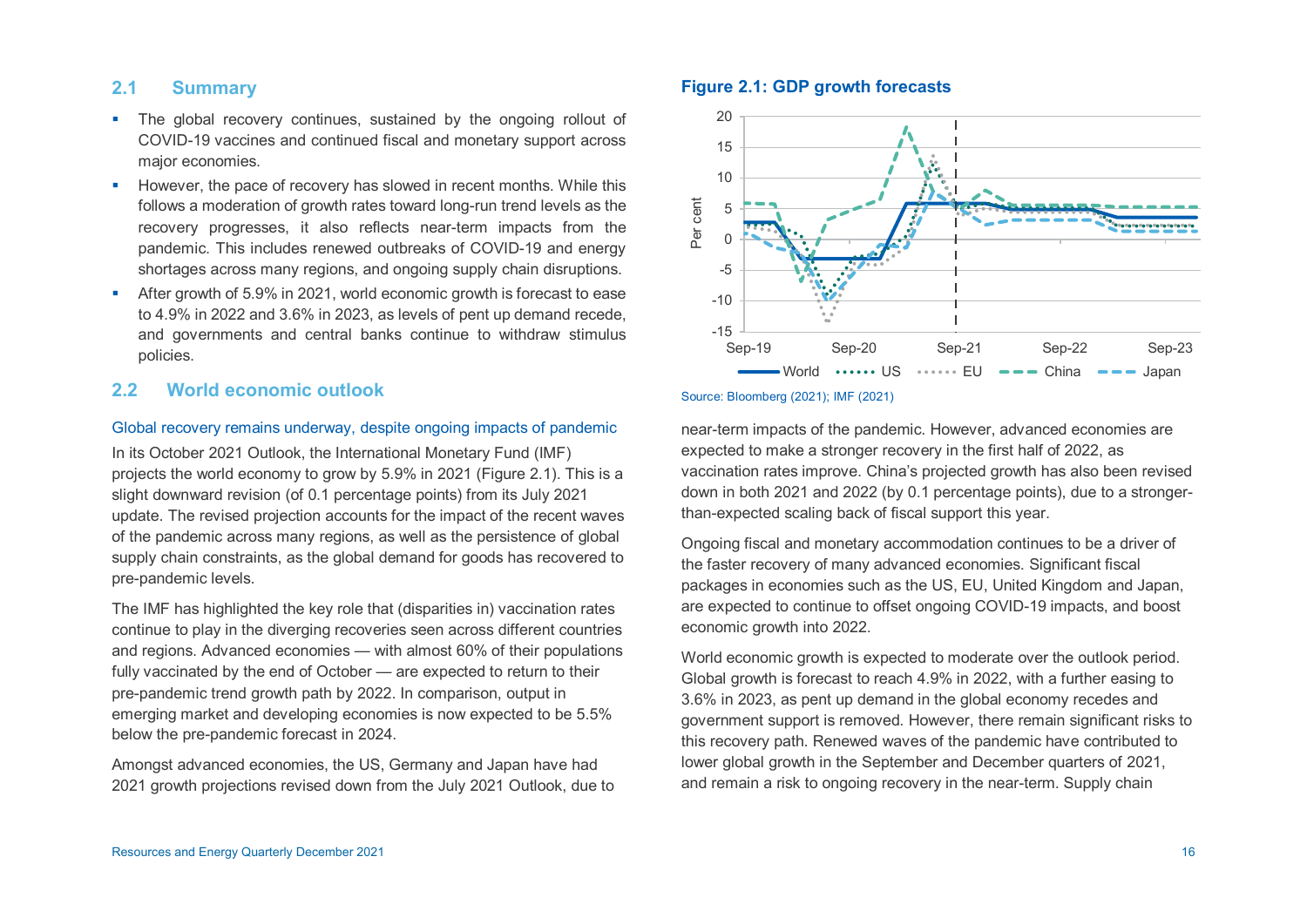constraints are also creating inflationary pressures that could hamper global growth over the outlook period. An emerging risk is the impact of Chinese policy measures adopted in 2020 and early 2021, aimed at deleveraging its residential property sector — though there are recent signs these measures are now starting to be wound back.

#### Strong growth in global trade and production expected despite disruptions

The outlook for Australia's major trading partners remains positive, with growth forecast to reach 6.0% in 2021 and 5.0% in 2022. In its October 2021 Outlook, the World Trade Organisation predicts merchandise trade volumes to grow by 10.8% in 2021, a significant upward revision from 8.0% forecast in March this year.

This improved outlook comes despite a number of supply-side issues that have intensified through 2021. For example, the current shortage in semiconductor chips is now expected to persist into 2022. Supply chain disruptions (such as port delays and container shortages) and high shipping costs are all also stunting the recovery in global trade. These issues have seen a marginal slowing of growth in merchandise trade in recent months, falling from a peak of 20% year-on-year in April 2021, to 15% year-on-year in September 2021 (Figure 2.2).

Global industrial production has rebounded impressively in 2021, and was 4.1% higher year-on-year in September (Figure 2.2). However, the rate of recovery also appears to be slowing, with global industrial output in the September quarter falling 0.2% quarter-on-quarter. While this is consistent with a return to more moderate, longer-run growth rates, it also reflects near-term disruptions that have persisted in many nations in 2021 as a result of the COVID-19 pandemic and supply chain issues*.*

The Global Manufacturing Purchasing Managers Index (PMI) was 54.2 in November, marking improved business conditions for 17 consecutive months. However, firms continue to report rising inputs costs (near their highest ever levels), stalled international trade flows, and supplier delays — which reached their highest levels on record in October.

## **Figure 2.2: World industrial production, trade and PMI**



Notes: PMI data is to November 2021; IP and trade data only available to September 2021 Source: IHS Markit (2021); CPB Netherlands Bureau for Economic Policy Analysis (2021)

Global services trade — while still below pre-pandemic levels — has seen continued improvement in recent months, and is helping to offset the weaker expansion in merchandise trade. This includes strong growth in the business, consumer and financial services sectors. As COVID-related movement restrictions ease in many countries, services activity, commuting and leisure travel, are all expected to continue strength growth into 2022. However, services industries remain susceptible to renewed outbreaks over the outlook period.

## Ongoing global supply chain disruptions increasing inflationary pressures

The robust recovery in world trade and industrial production in 2021 has continued to put pressure on global supply chains, as the rebound in global demand has consistently outpaced the recovery in supply.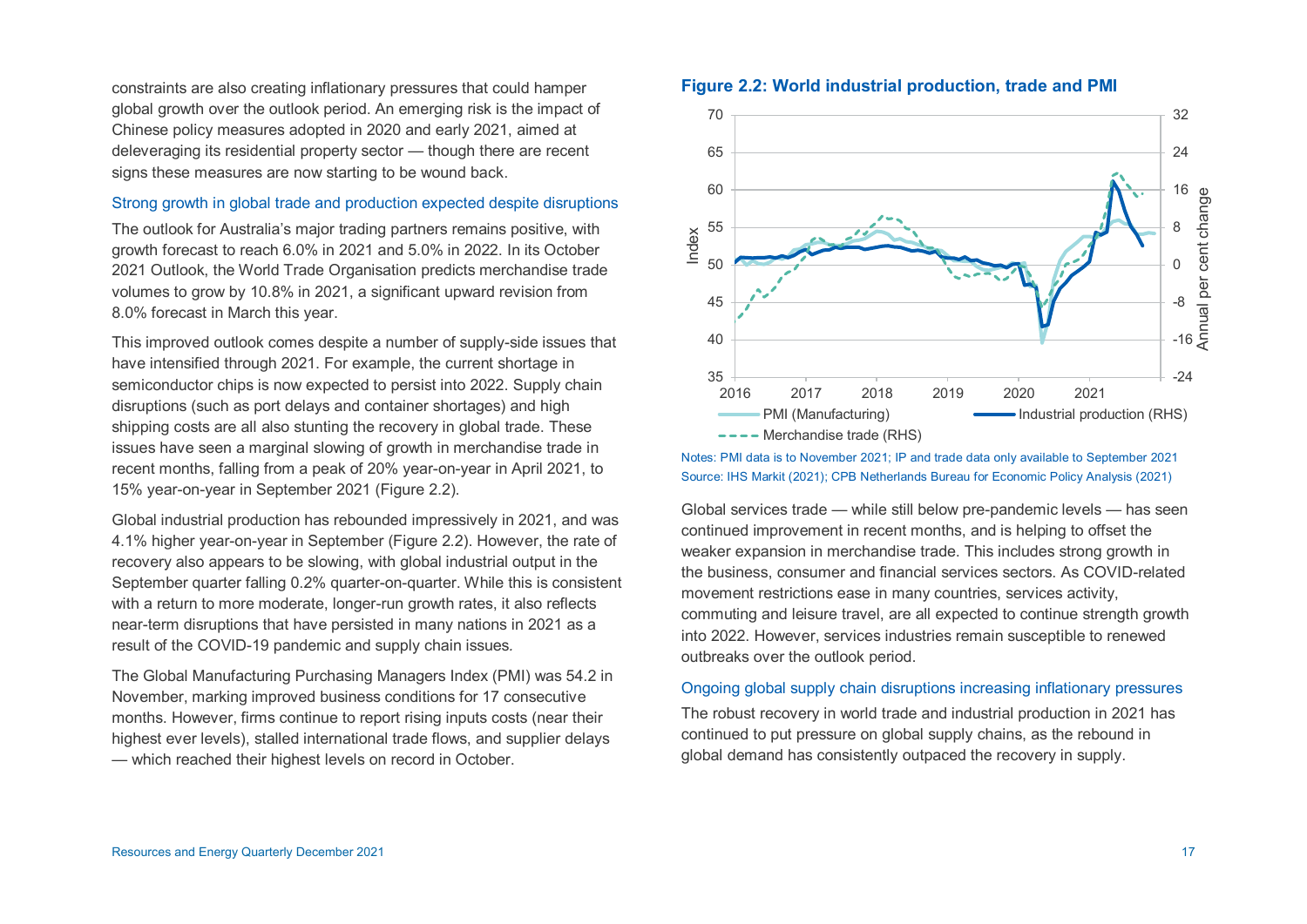The comparatively stronger financial position of many households in advanced economies coming out of the pandemic — due to sizeable fiscal support, increased household savings rates, and growth in asset prices has seen a significant surge in global consumption levels. This has been further propelled by the shift in household preferences toward goods consumption since the start of the pandemic.

However, renewed outbreaks of the COVID-19 pandemic — particularly in Asia — continued to stifle global supply chains in the second half of 2021. Port delays, high shipping costs and other transportation shortages are all also creating persistent disruptions to the global recovery.

The current shortage in semiconductor chips provides a notable example of the impacts from these disruptions. Estimates suggest the shortage will lead to 7.7 million fewer vehicles being made in 2021, and cost the automotive industry more than \$200 billion in lost revenue. Impacts have also affected other industries such as medical equipment, computers, and other electronics. The shortage is now expected to persist well into 2022.

Congestion at major destination ports in Europe and the US has also intensified in recent months, contributing to increased delivery delays and rising input costs. In October, average vendor delivery times (measured through the JPMorgan Global Manufacturing PMI) were the longest on record. Combined with other cost pressures, this has led to input prices increasing at their fastest pace in over a decade (Figure 2.3).

The persistence of price pressures has caused the IMF to increase its inflation projections in its most recent Outlook. Inflation is now forecast to reach 4.3% in 2021, and 3.8% in 2022 (Figure 2.4). Inflationary pressures have also prompted a number of central banks to begin normalising monetary policy. Central banks in the Czech Republic, Poland and South Korea have all raised rates in recent months. And the Bank of England and Bank of Canada have also flagged potential interest rate increases in the next few quarters, raising the risk of potential checks to the pace of the global recovery over the outlook period.





Source: Bloomberg (2021); Board of Governors of the Federal Reserve System (2021); U.S. Bureau of Economic Analysis (2021)

**Figure 2.4: IMF projections of global inflation** 



Source: IMF (2021)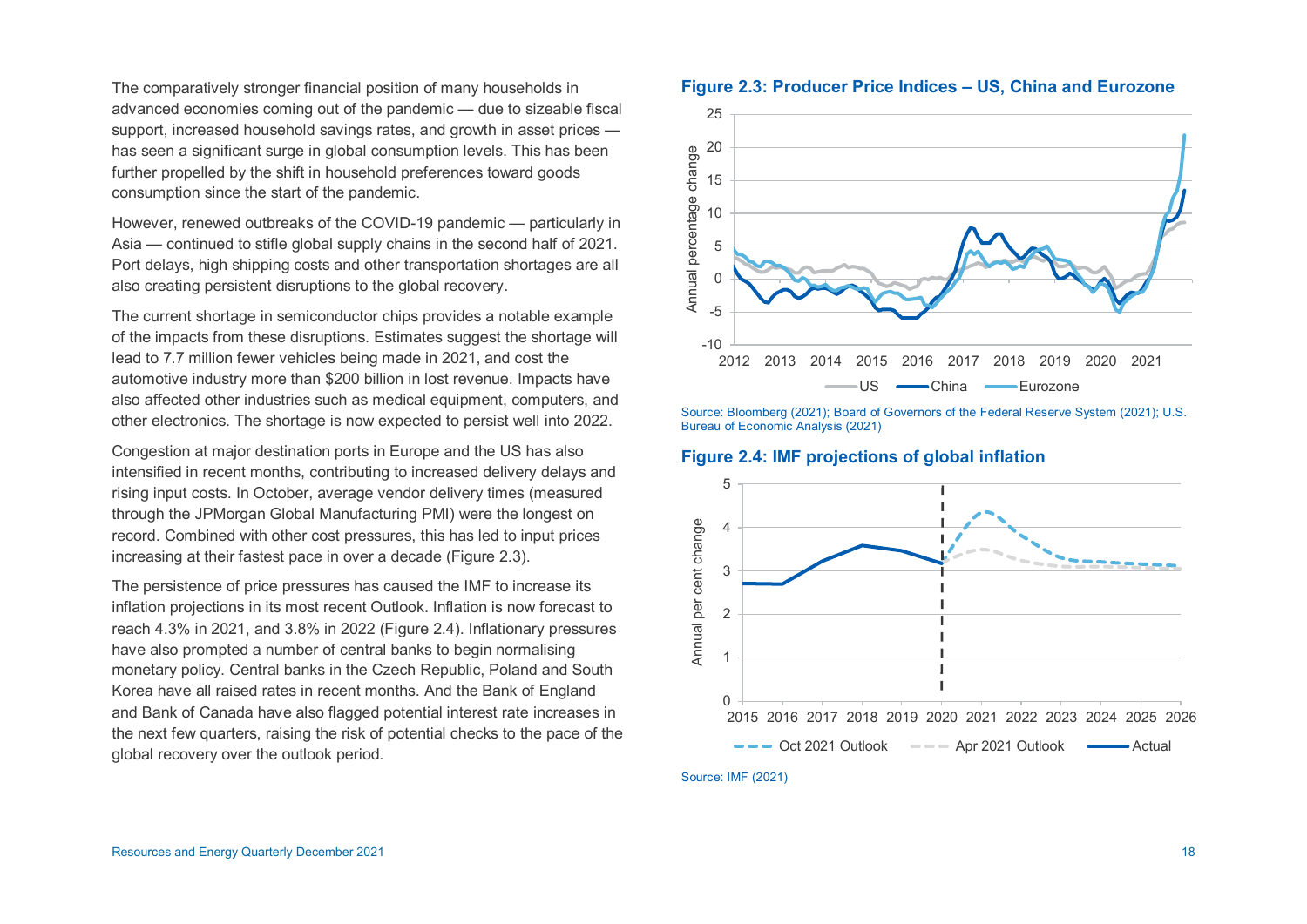# **2.3 Major trading partners' economic outlook**

### China's recovery hindered in Q3 by new outbreaks and energy shortages

China's economy grew by 4.9% year-on-year in the September quarter 2021, its slowest rate of growth in over 12 months. Renewed outbreaks of the pandemic have impacted economic activity in recent months, along with acute energy shortages and policy decisions aimed at deleveraging the domestic property sector (see *Steel* chapter). Growth in the September quarter 2021 was primarily driven by domestic consumption (public and private combined) and exports (Figure 2.5). By industry, sectors such as Information Technology (17.1% growth year-on-year) and Wholesale and Retail Trade (7.6% year on year) saw the biggest expansions.

The considerable surge in China's industrial output in the first half of 2021 — as the country emerged from the pandemic — now appears to be easing. Industrial production grew by 3.5% year-on-year in the month of October, down from a high of 14% in March 2021. Sentiment improved in China's official manufacturing PMI in November, reaching 50.1 and marking a reversal from the contraction (readings below 50) seen for the two previous months. However, the Caixin-Markit Manufacturing PMI — a broader-based survey of over 500 companies — fell into contractionary territory in November, with a reading of 49.9.

Chinese manufacturers have highlighted the deleterious impact that power shortages and rising costs have had on industrial output in recent months. Coal shortages have led to power rationing and forced blackouts in more than half of China's 31 provinces from September this year, severely restricting the country's industrial activity during the period (see *Thermal Coal* chapter). While the shortages appear to have relented as of late November, inflationary pressures are expected to remain elevated in the short term. Lead times for inputs in October increased at their fastest rate since March 2020, and input costs rose for the 17th consecutive month.

The September quarter 2021 also saw a contraction in China's construction and real estate sectors (-1.8 and -1.6% year-on-year respectively). This follows recent efforts by the central government to





Notes: Consumption is made up of both household and government sectors. Source: Bloomberg (2021); National Bureau of Statistics of China (2021)

deleverage the residential property market. The introduction of the 'Three Red Lines' policy in late 2020 has seen investment in real estate weaken in 2021 and a number of private developers face funding pressures during the year, most notably China Evergrande. Following falls in property prices and construction starts in recent months, the government and central bank have intervened to stem the weakness in the sector. However, a downturn in residential activity remains a risk over the outlook.

The slowdown in economic growth in the September quarter 2021 and ongoing concerns about China's property sector has seen growing market expectations of a return of fiscal and monetary stimulus — particularly infrastructure investment — in the near term. However, at the end of October total infrastructure investment (three month moving average, year-on-year) was 5.3% lower than 12 months previous. And Total Social Financing — a broad measure of credit and liquidity in the economy — in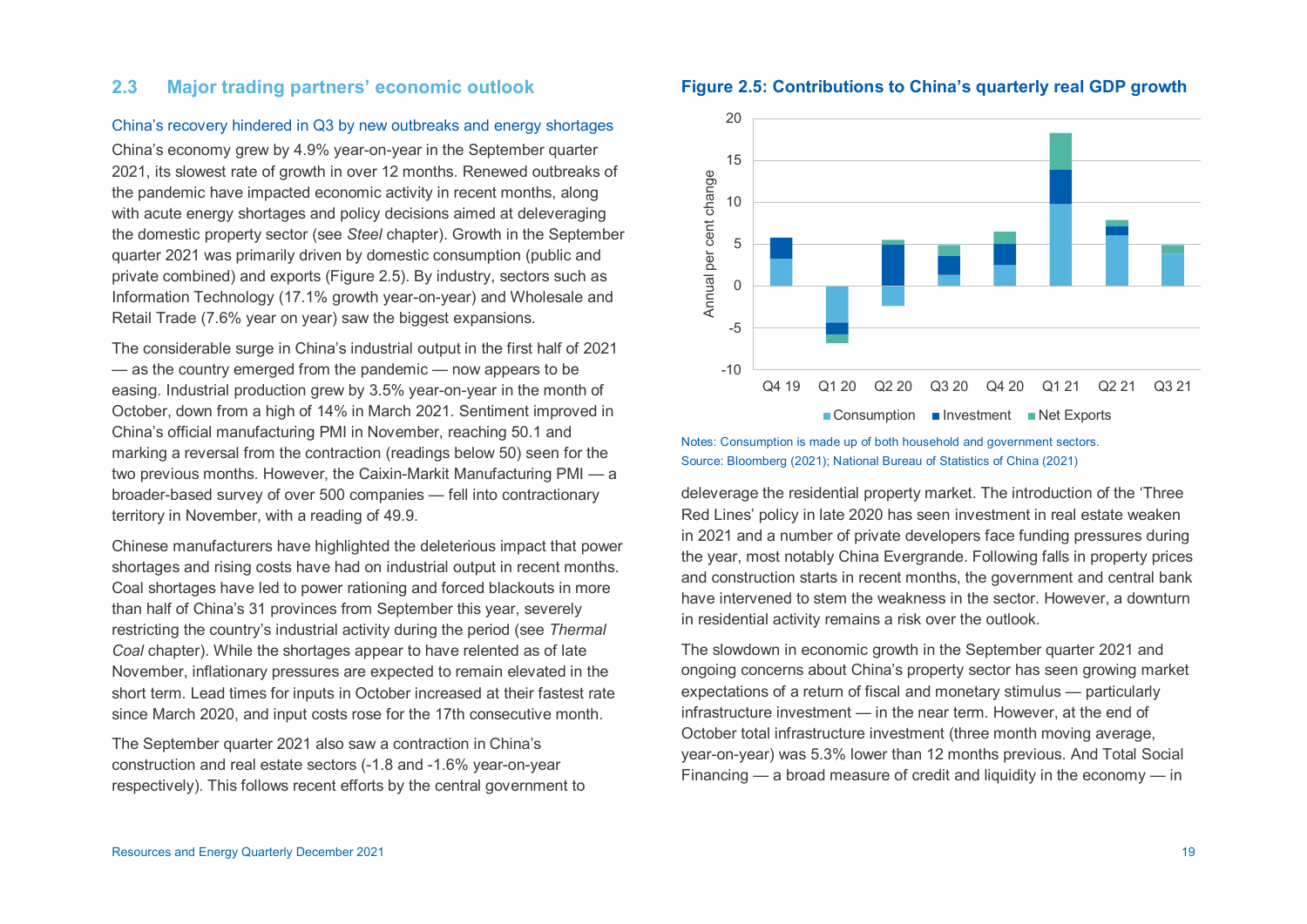the 10 months to October 2021 was also around 15% lower than the same period in 2020.

Following recent outbreaks of the pandemic in the second half of 2021, as well as the continued removal of fiscal stimulus, the latest IMF forecasts put China's growth at 8.0% in 2021. This is a 0.1 percentage point reduction compared with the IMF's July 2021 Outlook. China's economic growth is then forecast to ease to 5.6% in 2022. Renewed outbreaks of the pandemic remain a significant downside risk in the near term. High case numbers in October and November — affecting more than half of China's 31 provinces — could stymie growth further in coming months. A resumption of energy shortages, or a deterioration in China's residential property market could also impact on growth over the outlook.

#### Recent wave of COVID-19 and supply shortages delay Japan's recovery

Due to a severe wave of the COVID-19 pandemic through the summer, Japan's economy contracted by an annualised 3.6% year-on-year in the September quarter 2021. This was also the fifth contraction of the Japanese economy (quarter-on-quarter) in the last eight quarters.

After a rapid expansion in the first half of 2021, industrial production fell 3.2% year-on-year in October 2021. This follows slowing growth in machinery orders and exports in recent months (Figure 2.6). Despite the recent contraction in output, lead indicators continue to suggest a positive outlook for economic activity in the December quarter 2021, as COVID-19 case numbers fall and containment measures are relaxed. The Jibun Bank Manufacturing PMI for Japan rose to 54.5 in November (from 53.2 in September), marking 10 consecutive months of expansion. Jibun Bank's Japan Services PMI also returned to expansionary territory for the second consecutive month, reaching 53.0 in November. This included business activity rising at its fastest pace for 27 months.

Manufacturers continue to highlight the presence of considerable supply chain issues and the inflationary pressures this is creating. Raw material shortages have led to a sharp increase in input prices in recent months, and have contributed to factory gate inflation reaching 13-year highs.

Many firms are also flagging the potential for rising staff costs over the coming 12 months.

The IMF is now projecting Japanese economic growth of 2.4% in 2021. This is a fall of 0.4 percentage points from the July 2021 Outlook, reflecting the impacts of the COVID-19 pandemic through the September quarter 2021. However, Japan is expected to see a stronger rebound in coming quarters, as vaccinations are rolled out and the economy returns to normal, with the IMF forecasting growth to reach 3.2% in 2022, before slowing to 1.4% in 2023. The recovery will be further aided by an additional ¥78.9 trillion (around US\$690 billion) stimulus package unveiled by Prime Minister Kishida in the second half of November.

# **Figure 2.6: Japan industrial production and machinery orders**



Notes: IP data is to October 2021; machinery orders data only available to September 2021 Source: Bloomberg (2021)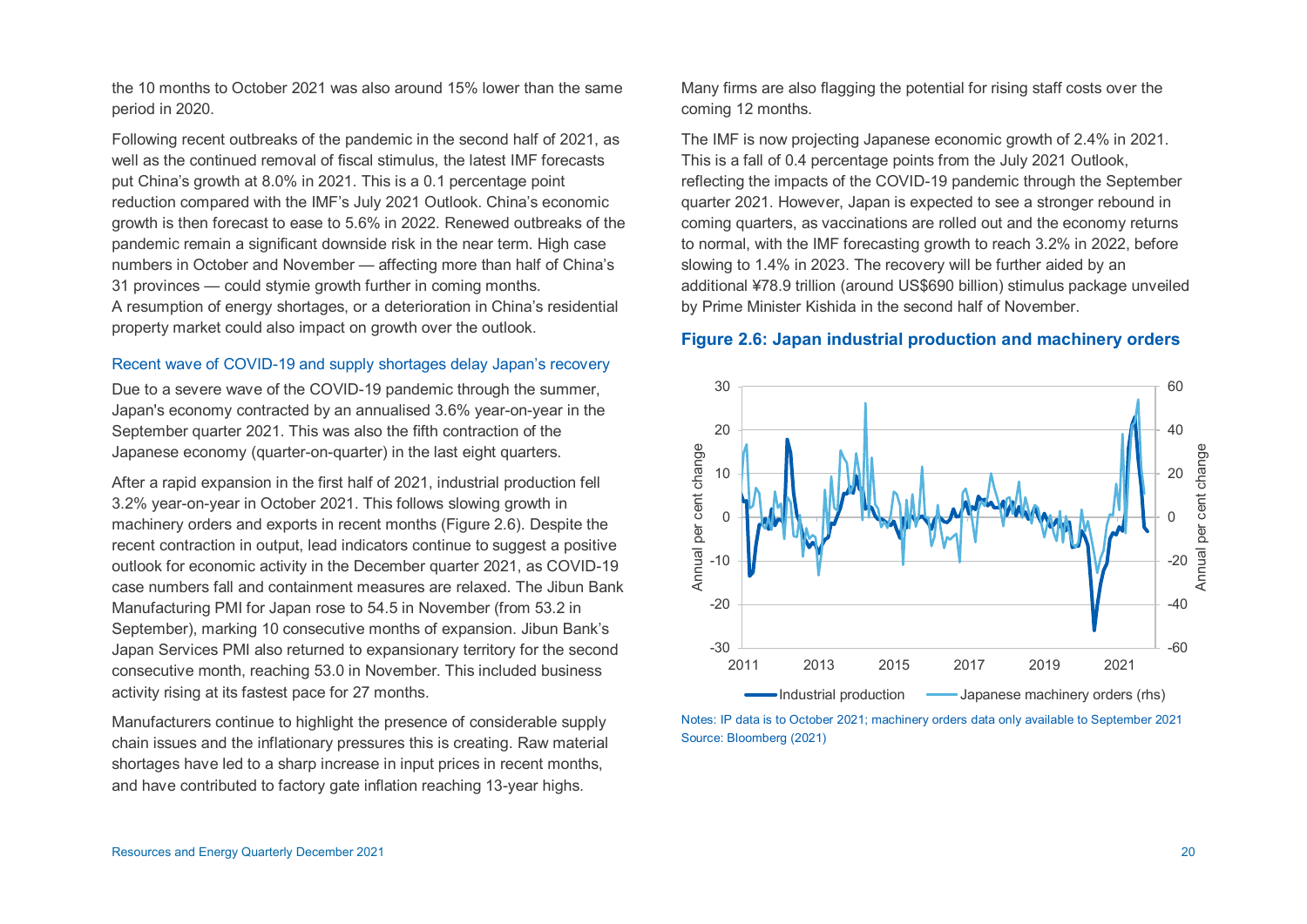#### Softer growth for South Korea in Q3 on renewed COVID-19 outbreaks

South Korea's economy grew by 4.0% year-on-year in the September quarter 2021. The softening pace compared with the June quarter 2021 (6.0% growth year-on-year) follows renewed outbreaks of the pandemic and strict containment measures instituted from July this year (Figure 2.7). Exports continued to help to drive growth in the South Korean economy in the September quarter, with growth in net exports of 6.8% year-on-year. Household demand also remained resilient, growing 3.2% year-on-year.

The renewed COVID-19 outbreaks has led to weakness in the manufacturing sector, with industrial production falling by 1.9% year-onyear in the month of October. South Korea's manufacturing PMI reading in November was 50.9, a slight improvement on October (at 50.2), however marked a second consecutive decrease in manufacturing output. Firms have highlighted raw material shortages and ongoing supply chain issues as having contributed to a broad stagnation in operating conditions.

# **Figure 2.7: South Korean GDP, consumption and trade**



Source: Bloomberg (2021)

Despite the softer pace of recovery, rising price pressures have seen the Bank of Korea begin to raise policy rates, with a 25 basis points increase in both August and November this year. Against a back drop of comparatively high levels of household debt (amongst advanced economies), managing this normalisation of monetary policy and maintaining economic activity and sentiment presents a key challenge over the outlook period.

The IMF forecasts South Korea's economy to grow by 4.3% in 2021, and 3.3% in 2022, sustained by the ongoing recovery of global economic activity and trade. This is unchanged from the IMF's July 2021 Outlook. South Korea's economic growth is then forecast to ease to 2.8% in 2022. Renewed outbreaks of the pandemic — and its impact on global demand for goods amongst South Korea's major trade partners — will continue to be a key risk for the economy in the December 2021 quarter and into 2022.

## India's recovery slows in Q3 due to fading base effects and weaker output

Following a record pace of expansion in the first quarter of India's new financial year (April – June 2021), India's growth has slowed to 8.4% yearon-year in the September 2021 quarter (Figure 2.8). This reflects a fading base effect — with the fall in economic activity most acute in the June quarter 2020 — as well as softening domestic demand and merchandise exports.

While the pace of growth has eased, India's economy continues to steadily recover, as COVID-19 cases drop and mobility and activity in the services sector recovers. India's manufacturing industry — which contributes around 16% of the country's GDP — grew by 5.5% year-on-year ib the September 2021 quarter. Over the same period, the Trade, Hotels, Transport & Communication industry (around 17% of the country's GDP) grew by 8.2% year-on-year, and construction (around 7% of GDP) grew by 7.5%.

Following rapid expansion in industrial activity in the first half of 2021, growth in industrial production in October has slowed to 3.1% year-on-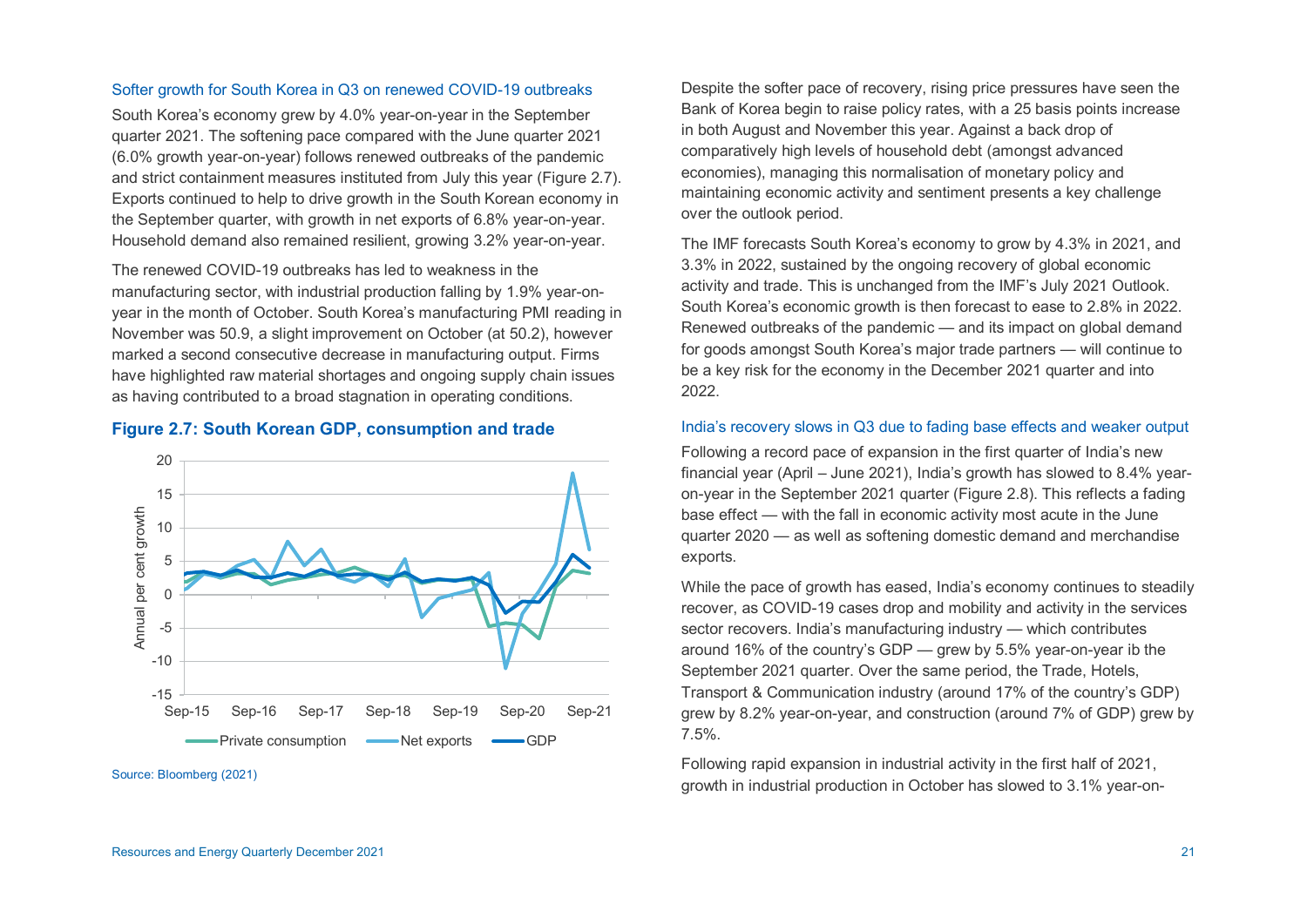year, with weaker output in industries such as mining and quarrying, manufacturing and utilities. This is due to a number of rising supply side issues, most notably a severe power shortage from shortages of thermal coal (see *Thermal Coal* chapter).

Despite the recent disruptions, the business outlook remains positive, with India's composite PMI in October (combining manufacturing and services) reaching its highest level since 2012. India's manufacturing PMI has further increased in November, with a reading of 57.6. This marked five consecutive months of expansion. Manufacturing activity is expected to continue expanding into the end of 2021, with stronger business confidence and a pick-up in new orders. However, rising input costs remain a growing concern for Indian manufacturers, increasing in recent months at their fastest rate in close to 8 years. These costs have mostly not been passed on yet (in the form of output cost rises) containing inflation for the time being, though the risk remains.

## **Figure 2.8: India quarterly GDP**



Source: Bloomberg (2021)

India's Services PMI has also recorded its third fourth consecutive month of expansion, with a reading of 58.1 in November. While this marks a slight slowing in pace from October, it remained the second fastest rate of expansion in over a decade, and follows a reopening of the economy and renewed mobility. Indian services firms have continued to identify elevated input cost pressures, with higher fuel, material, staffing and transportation costs. Firms have also indicated that a growing share of the high cost burden firms, with a larger share of cost burdens now being passed to customers.

The IMF forecasts India's economic growth at 9.5% in 2021, unchanged from its July 2021 Outlook. This reflects expectations of a stronger recovery from the second half of 2021, as market confidence and demand conditions rebound. India's economy is subsequently forecast to grow by 8.5% in 2022 and 6.6% in 2023.

#### Slowing US growth in Q3, due to disrupted supply and weak consumption

The pace of US recovery eased in the September quarter 2021, with the economy growing at an annualised rate of 2.1%. This follows a new wave of the pandemic from the late summer, intensifying supply chain issues, and a marked weakening in the level of household consumption.

The release of pent up demand was a major driver of the US recovery in the first half of 2021, with household spending for both goods and services exceeding their pre-pandemic levels by June this year (Figure 2.9). While initially supported by a number of rounds of fiscal stimulus spending, record levels of private savings accumulated during the pandemic (close to US\$4 trillion as of March 2021) also contributed to the significant rise in household consumption in recent quarters.

However, private consumption has slowed considerably in the September quarter 2021, growing by just 1.6% on an annualised basis (compared with 12% growth in the June 2021 quarter). This follows a further wave of the COVID-19 pandemic through the late summer, and the drawdown of household savings.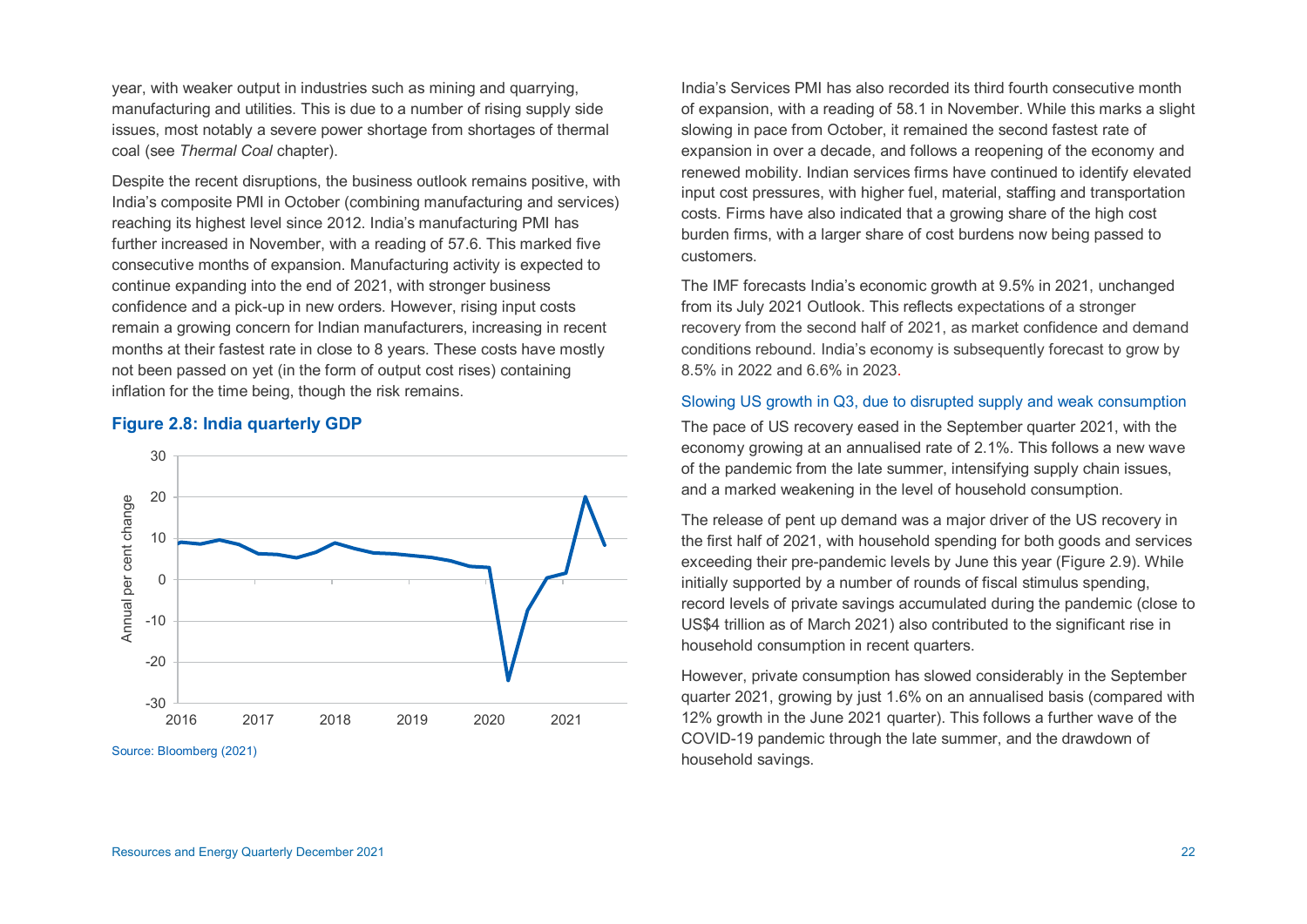The release of pent up demand in the first half of the year contributed to the significant and ongoing supply chain disruptions seen through 2021. The backlog of cargo ships at many US ports remain at historic highs, and labour shortages in the transportation and logistics sectors are exacerbating issues with destination supply chains.

This has led to growing shortages of goods, and spiking prices. With much of the release of pent up demand and net private savings now returning longer-run levels, growth in household demand for goods is expected to ease from its elevated levels going into 2022.

US industrial output expanded by 5.1% in the month of October, however this marked six months of slowing growth. The US Manufacturing PMI index remained in expansionary territory (with a reading of 58.4) in November, but was the second weakest rise in production over the past 14 months. Severe supplier delays and a shortage of components continues to constrain output, with significant numbers of manufacturers citing constrained production. This has led to a record rise in output prices, suggesting inflationary pressures are unlikely to abate in the next few months.

After contracting 3.4% in 2020, the IMF forecast US economic growth at 6.0% in 2021. This is a reduction of 1.0 percentage point compared with the July 2021 Outlook. The downward revision was due to softening consumption in the September quarter 2021 and ongoing supply chain disruptions. Projected growth in 2022 has increased to 5.2% and 2.2% in 2023, following President Biden signing the US\$1.2 trillion Infrastructure Investment and Jobs Act into law in early November (see *Steel* chapter). Together with the proposed Build Back Better Framework currently under consideration in the US Senate, this would mean around \$4 trillion in additional government spending over the next 10 years.

## Europe recovery hampered by supply chain disruptions

Increasing vaccination rates and the reopening of economies saw the EU recovery continue in the September quarter 2021, with the economy



**Figure 2.9: US personal consumption and net private savings** 

Notes: Personal Consumption Expenditures; seasonally adjusted data; January 2016 =100 Net private saving: Households and institutions, Billions of Dollars, Quarterly (End of quarter), Seasonally Adjusted Annual Rate Source: U.S. Bureau of Economic Analysis (2021)

growing by 2.1% quarter-on-quarter (Figure 2.10). This put growth at 3.9% year-on-year, down from 13.7% in the June quarter.

Accommodative fiscal policies and COVID-19 support schemes have helped to support employment and bolster household balance sheets throughout the COVID-19 pandemic. However, rising case numbers and uneven vaccination rates across Eurozone member countries going into the December quarter 2021 means continued risk to the European recovery in the near-term.

The Eurozone PMI Services Business Activity Index reading was 56.6 in November, marking a three month high. Prolonged supply disruptions and high energy prices have also impacted the European economy in recent months. Headline inflation in the Eurozone reached 4.1 percent (year-onyear) in October 2021. Energy prices have been the major driver of these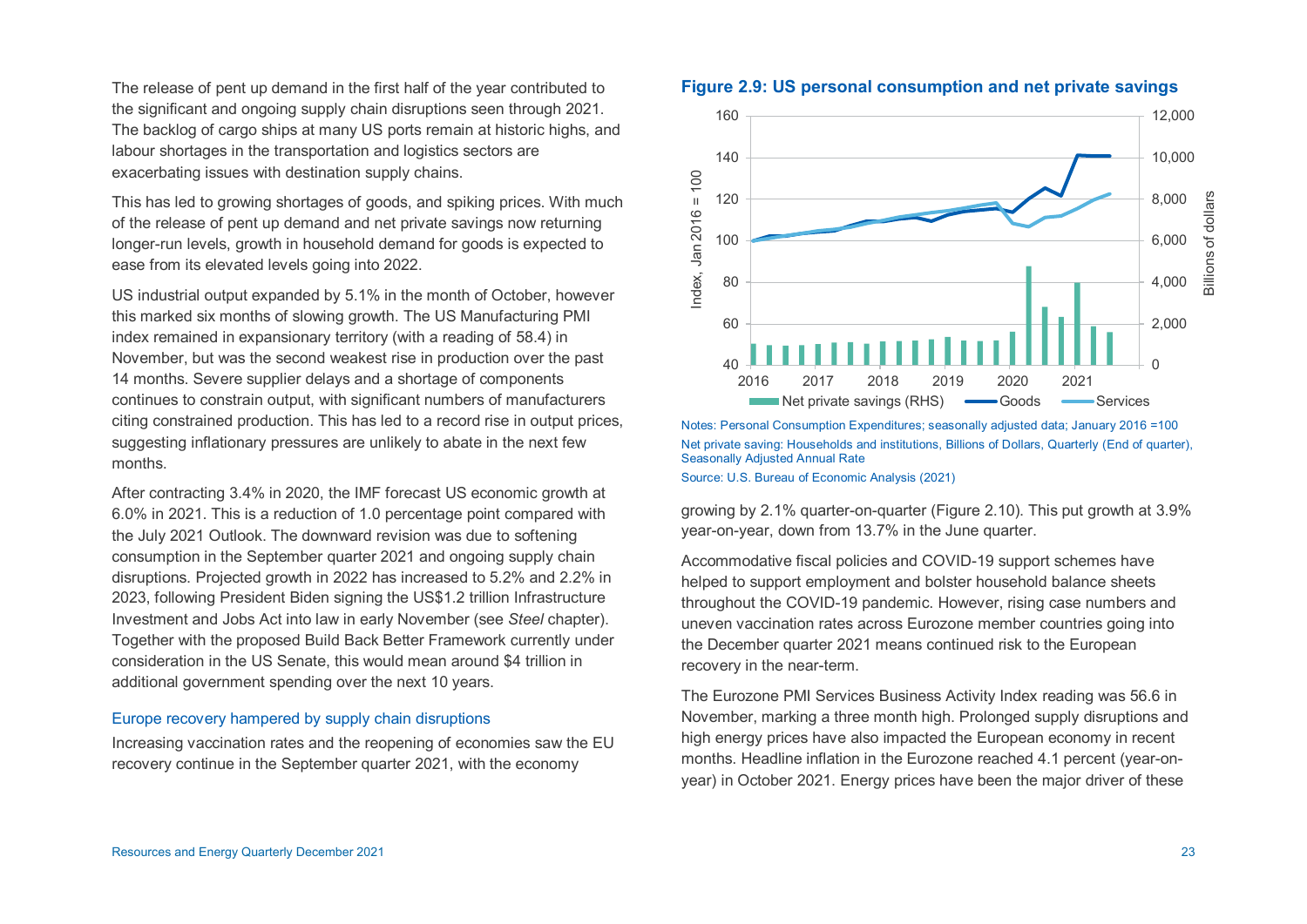inflationary pressures, with shortages of oil and gas leading to prices hitting multi-year highs in recent months (see *LNG* chapter).

The strong rate of recovery in manufacturing in Europe is passing — with industrial production in the Eurozone falling by 0.2% month-on-month in September. This saw industrial output on an annualised basis also fall from 8.0% to 5.1% over the same period. The Eurozone Manufacturing PMI reading of 58.4 in November marked a small rebound from October, which had seen the weakest rate of expansion since February 2021. Producers have reported a worsening of supply chain issues in recent months, including a lack of shipping containers, port congestion and driver shortages. This has led to the weakest rise in output in over 12 months, and inflationary pressures reaching new highs.

The IMF now forecasts Eurozone economic growth at 5.0% in 2021, a 0.4 percentage point increase from its July 2021 Outlook. This reflects the improving health situation and easing of containment measures from the June and September quarters. Beyond 2021, the speed of the recovery is forecast to normalise, with growth of 4.3% projected in 2022 and 2.0% in 2023.

# **Figure 2.10: Eurozone GDP and Composite PMI (quarterly)**



Source: Bloomberg (2021)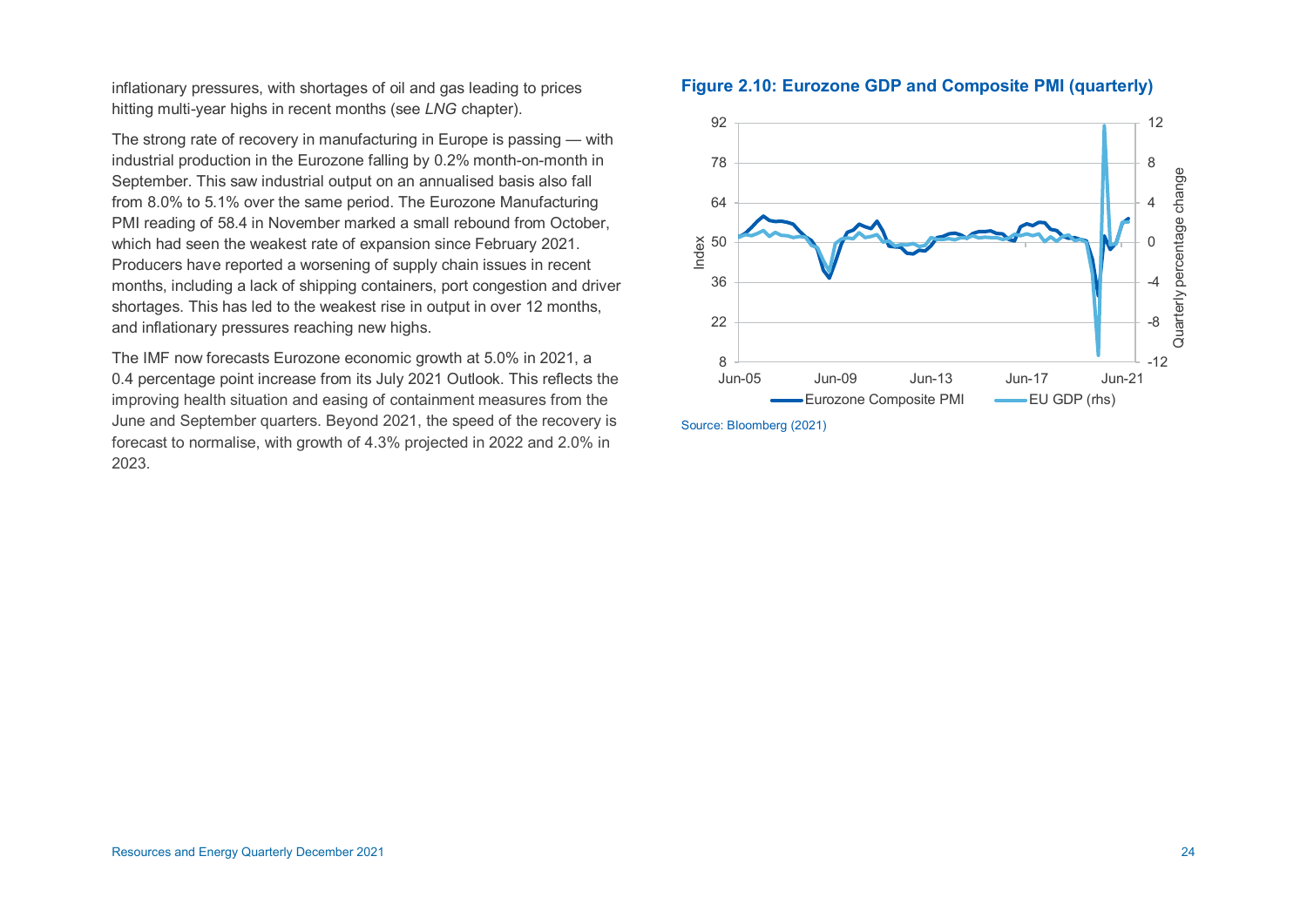# **Table 2.1: Key IMF GDP assumptions**

|                              | 2020   | 2021a   | 2022 <sup>a</sup> | 2023a            |
|------------------------------|--------|---------|-------------------|------------------|
| Economic growth <sup>b</sup> |        |         |                   |                  |
| Advanced economies           | $-4.5$ | $5.2$   | 4.5               | 2.2              |
| - Australia                  | $-2.4$ | 3.5     | 4.1               | $2.6\phantom{0}$ |
| - European Union             | $-5.9$ | 5.1     | 4.4               | 2.3              |
| - France                     | $-8.0$ | 6.3     | $3.9\,$           | 1.8              |
| - Germany                    | $-4.6$ | 3.1     | 4.6               | 1.6              |
| - Japan                      | $-4.6$ | 2.4     | 3.2               | 1.4              |
| - New Zealand                | $-2.1$ | 5.1     | 3.3               | 1.7              |
| - South Korea                | $-0.9$ | 4.3     | 3.3               | $2.8\,$          |
| - United Kingdom             | $-9.8$ | 6.8     | $5.0\,$           | 1.9              |
| - United States              | $-3.4$ | $6.0\,$ | 5.2               | 2.2              |
| Emerging economies           | $-2.1$ | 6.4     | 5.1               | 4.6              |
| $-$ ASEAN- $5d$              | $-3.4$ | 2.9     | 5.8               | $6.0\,$          |
| $-$ China <sup>e</sup>       | 2.3    | $8.0\,$ | 5.6               | 5.3              |
| $-$ India                    | $-7.3$ | 9.5     | 8.5               | $6.6\,$          |
| - Latin America              | $-7.0$ | 6.3     | 3.0               | 2.5              |
| - Middle East                | 3.2    | 2.8     | $2.8\,$           | 2.8              |
| World <sup>c</sup>           | $-3.1$ | 5.9     | 4.9               | 3.6              |

Notes: a Assumption; b Year-on-year change; **c** Calculated by the IMF using purchasing power parity (PPP) weights for nominal country gross domestic product; **d** Indonesia, Malaysia, the Philippines, Thailand and Vietnam. **e** Excludes Hong Kong.

Sources: Bloomberg (2021); Department of Industry, Science, Energy and Resources (2021); IMF (2021)